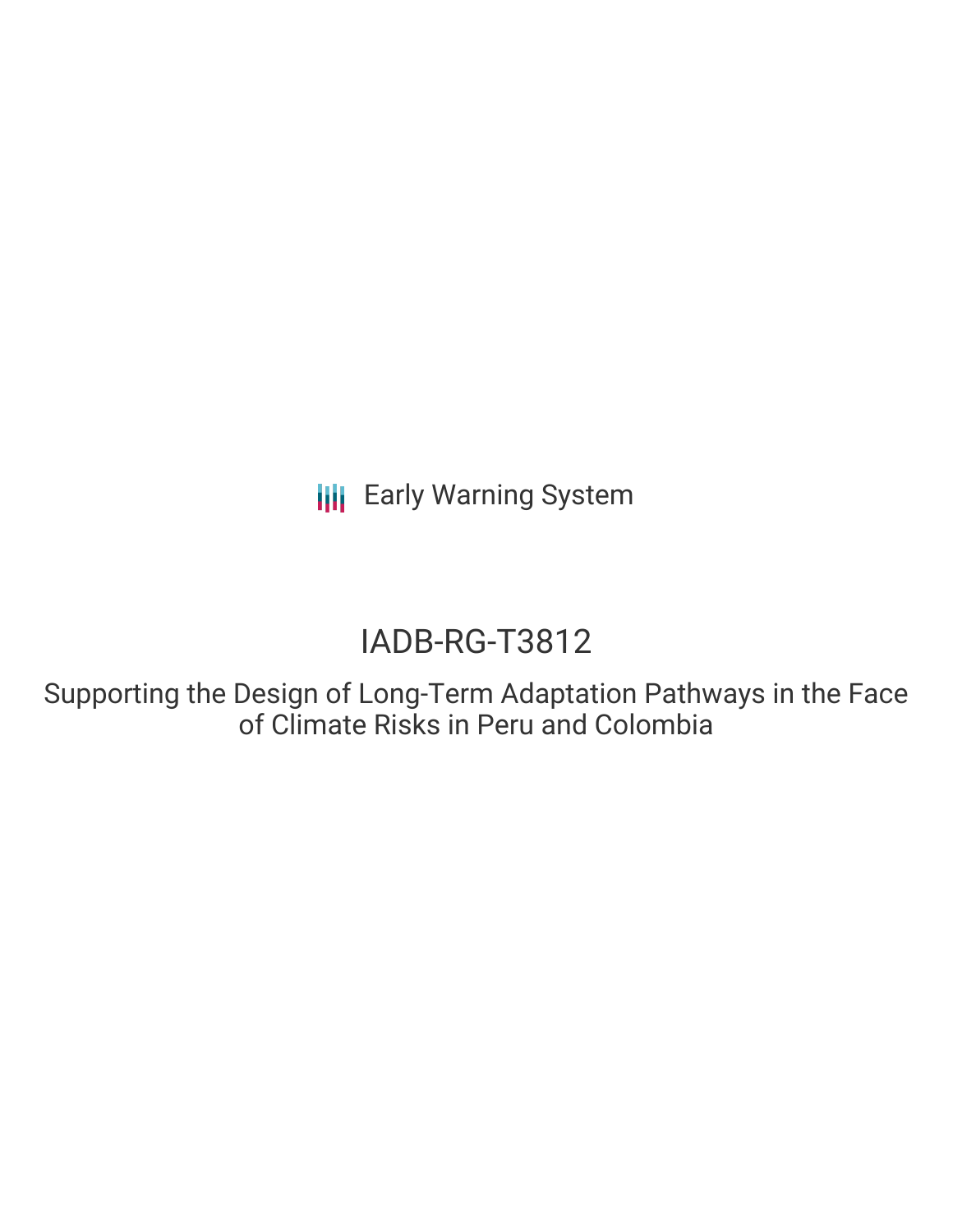

### **Quick Facts**

| <b>Countries</b>               | Colombia, Peru                                 |
|--------------------------------|------------------------------------------------|
| <b>Financial Institutions</b>  | Inter-American Development Bank (IADB)         |
| <b>Status</b>                  | Approved                                       |
| <b>Bank Risk Rating</b>        | C                                              |
| <b>Borrower</b>                | Regional                                       |
| <b>Sectors</b>                 | Climate and Environment, Technical Cooperation |
| Investment Type(s)             | <b>Advisory Services, Grant</b>                |
| <b>Investment Amount (USD)</b> | \$1.00 million                                 |
| <b>Project Cost (USD)</b>      | \$1.00 million                                 |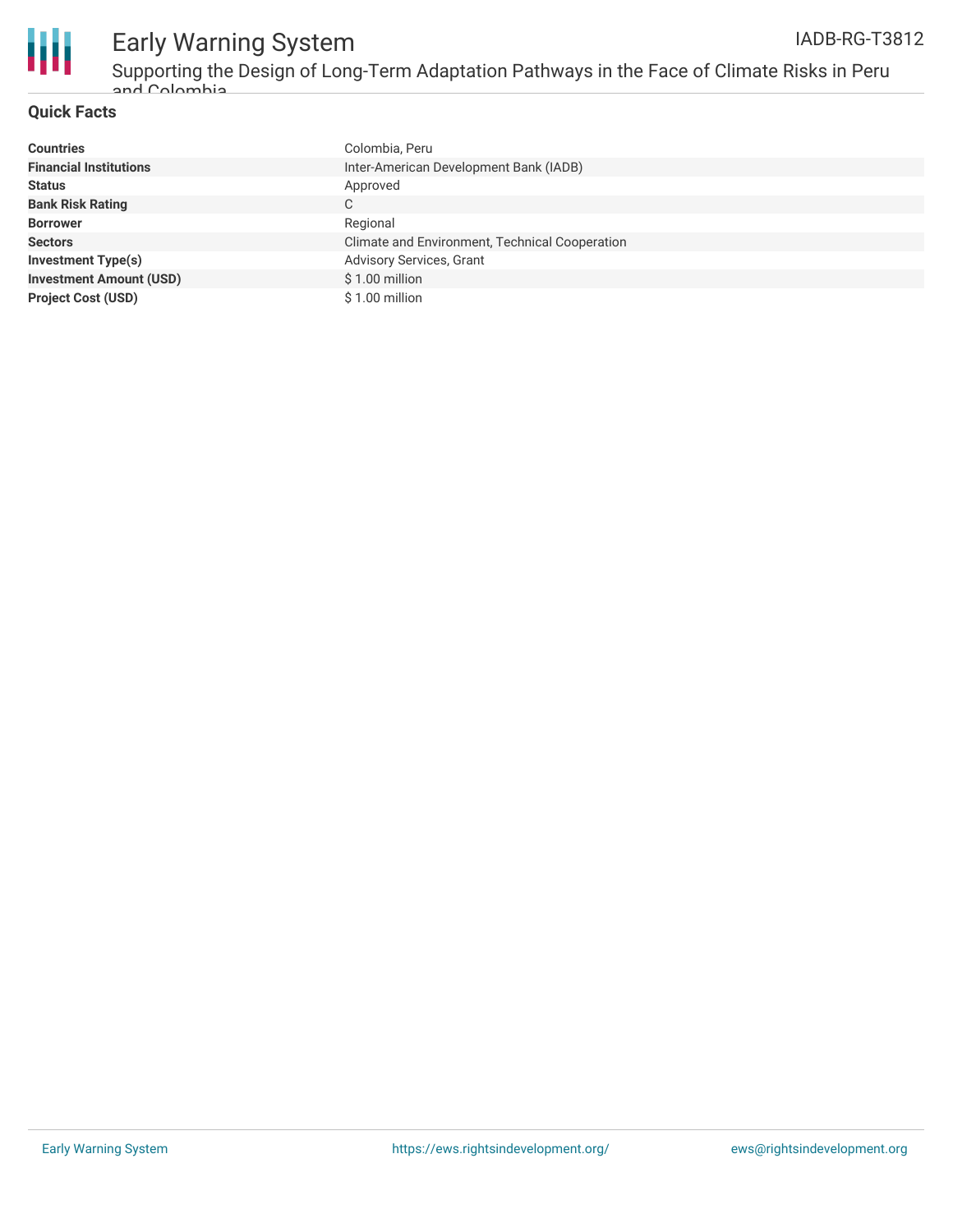

### **Project Description**

The objective of this TC is to provide support on the development of analytical studies for long-term resilience to the Governments of Colombia and Peru, specifically to evaluate climate adaptation pathways in the face of the current and future climate risks.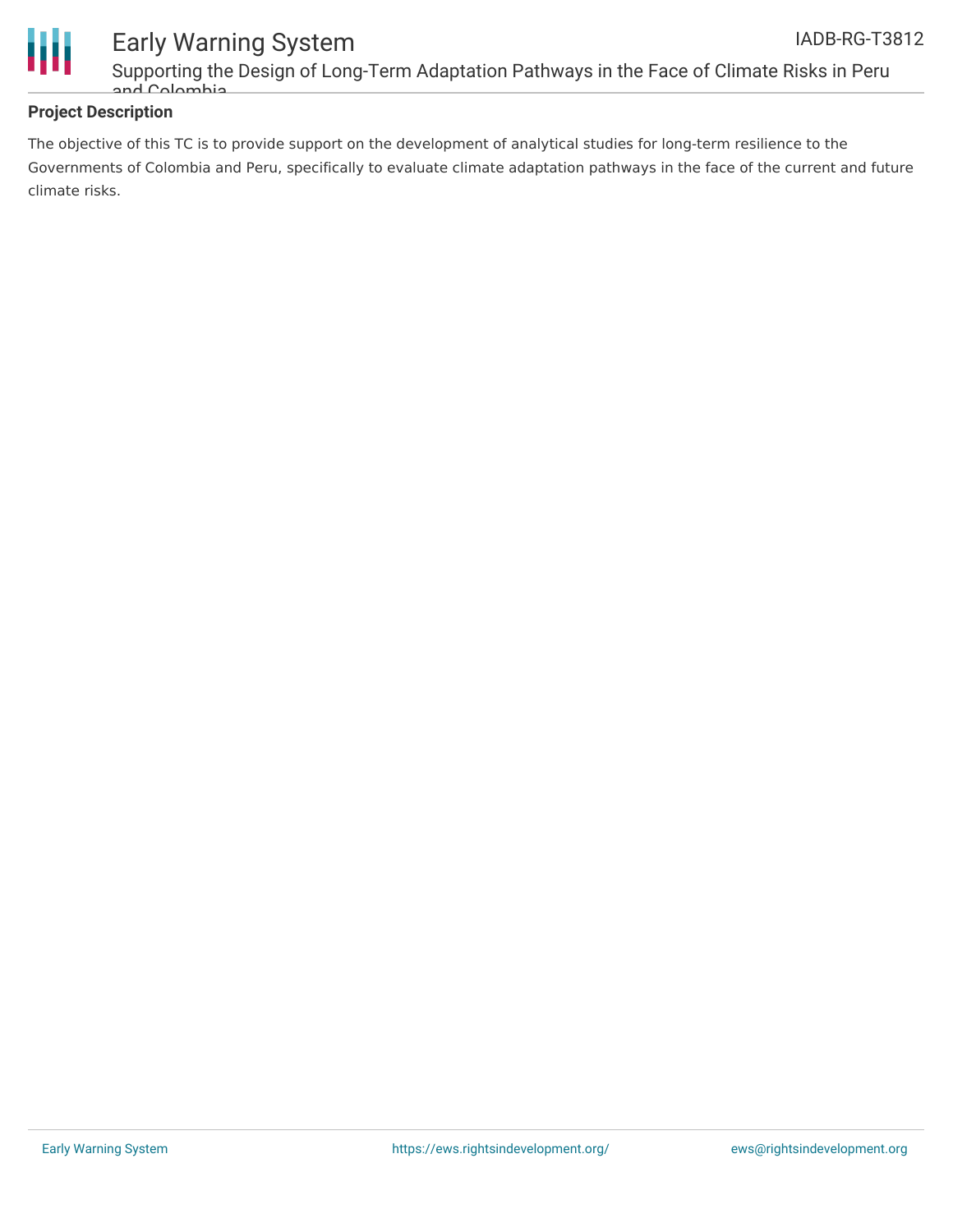

## Early Warning System

Supporting the Design of Long-Term Adaptation Pathways in the Face of Climate Risks in Peru and Colombia

### **Investment Description**

• Inter-American Development Bank (IADB)